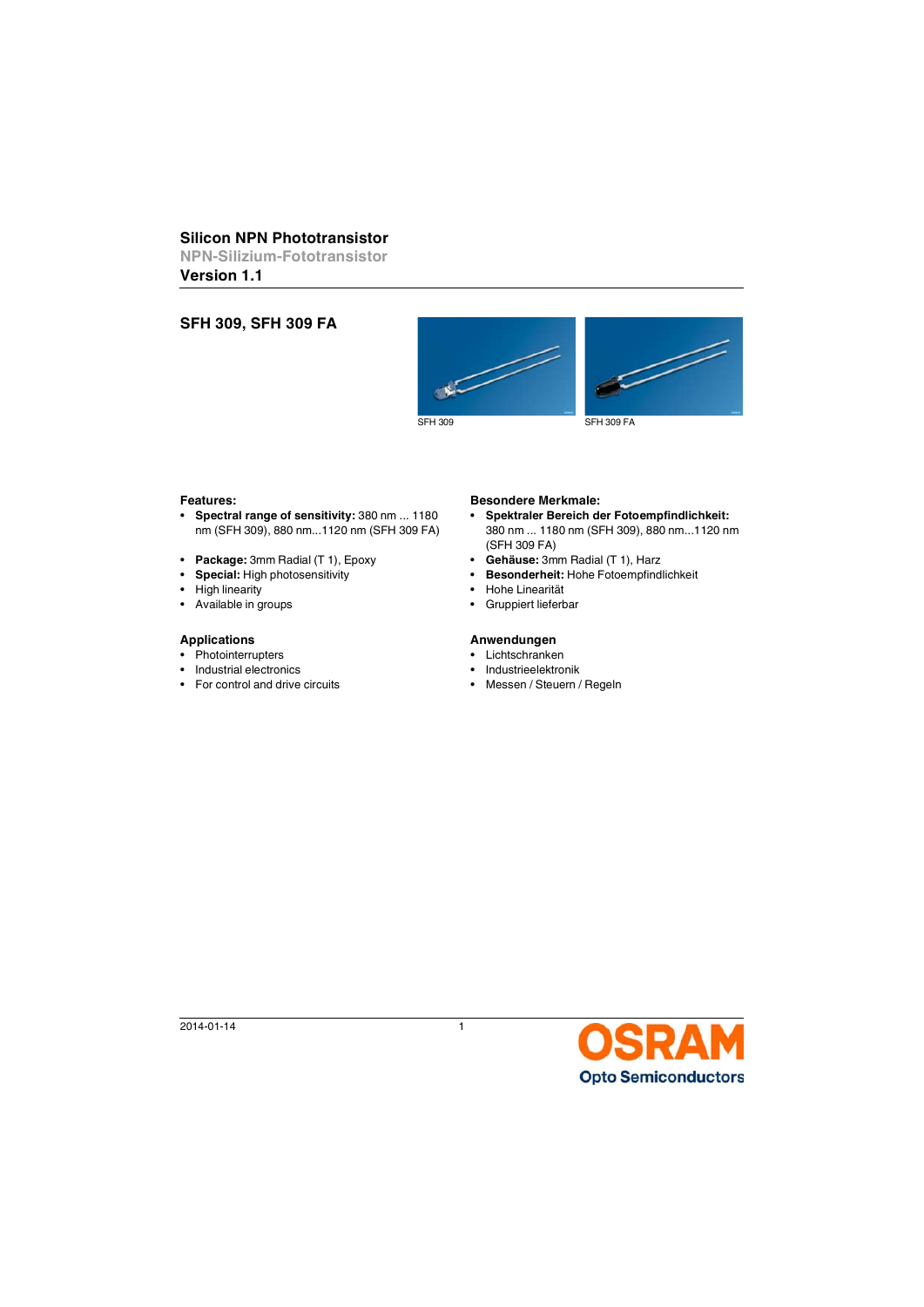| Type:             | <b>Photocurrent</b>                                                                 | <b>Ordering Code</b> |  |
|-------------------|-------------------------------------------------------------------------------------|----------------------|--|
| Typ:              | <b>Fotostrom</b>                                                                    | <b>Bestellnummer</b> |  |
|                   | $\lambda$ = 950 nm, E <sub>e</sub> = 0.5 mW/cm <sup>2</sup> , V <sub>CE</sub> = 5 V |                      |  |
|                   | $I_{\text{PCF}}$ [µA]                                                               |                      |  |
| <b>SFH 309</b>    | 400  5000                                                                           | Q62702P0859          |  |
| SFH 309-3/4       | 630  2000                                                                           | Q62702P3592          |  |
| SFH 309-4         | 10002000                                                                            | Q62702P0998          |  |
| SFH 309-4/5       | 1000  3200                                                                          | Q62702P3593          |  |
| SFH 309-5         | 1600  3200                                                                          | Q62702P0999          |  |
| SFH 309-5/6       | 1600  5000                                                                          | Q62702P3594          |  |
| <b>SFH 309 FA</b> | 400  5000                                                                           | Q62702P0941          |  |
| SFH 309 FA-3/4    | 630  2000                                                                           | Q62702P3590          |  |
| SFH 309 FA-4      | 1000  2000                                                                          | Q62702P0178          |  |
| SFH 309 FA-4/5    | 1000  3200                                                                          | Q62702P3591          |  |
| SFH 309 FA-5      | 1600  3200                                                                          | Q62702P0180          |  |
| SFH 309 FA-5/6    | 1600  5000                                                                          | Q62702P5199          |  |

## **Ordering Information Bestellinformation**

*Note: Only one bin within one packing unit (variation less than 2:1)*

*Anm.: Nur eine Gruppe pro Verpackungseinheit (Streuung kleiner 2:1)*

## **Maximum Ratings**  $(T_A = 25 \degree C)$ **Grenzwerte**

| <b>Parameter</b>                                                         | Symbol                             | <b>Values</b>  |                   | <b>Unit</b> |
|--------------------------------------------------------------------------|------------------------------------|----------------|-------------------|-------------|
| <b>Bezeichnung</b>                                                       | <b>Symbol</b>                      | Werte          |                   | Einheit     |
|                                                                          |                                    | <b>SFH 309</b> | <b>SFH 309 FA</b> |             |
| Operating and storage temperature range<br>Betriebs- und Lagertemperatur | $T_{\text{op}}$ ; $T_{\text{stg}}$ | $-40$ 100      |                   | °C          |
| Collector-emitter voltage<br>Kollektor-Emitter-Spannung                  | $V_{CE}$                           | 35             |                   | ν           |
| Collector current<br>Kollektorstrom                                      | Ιc                                 | 15             |                   | mA          |

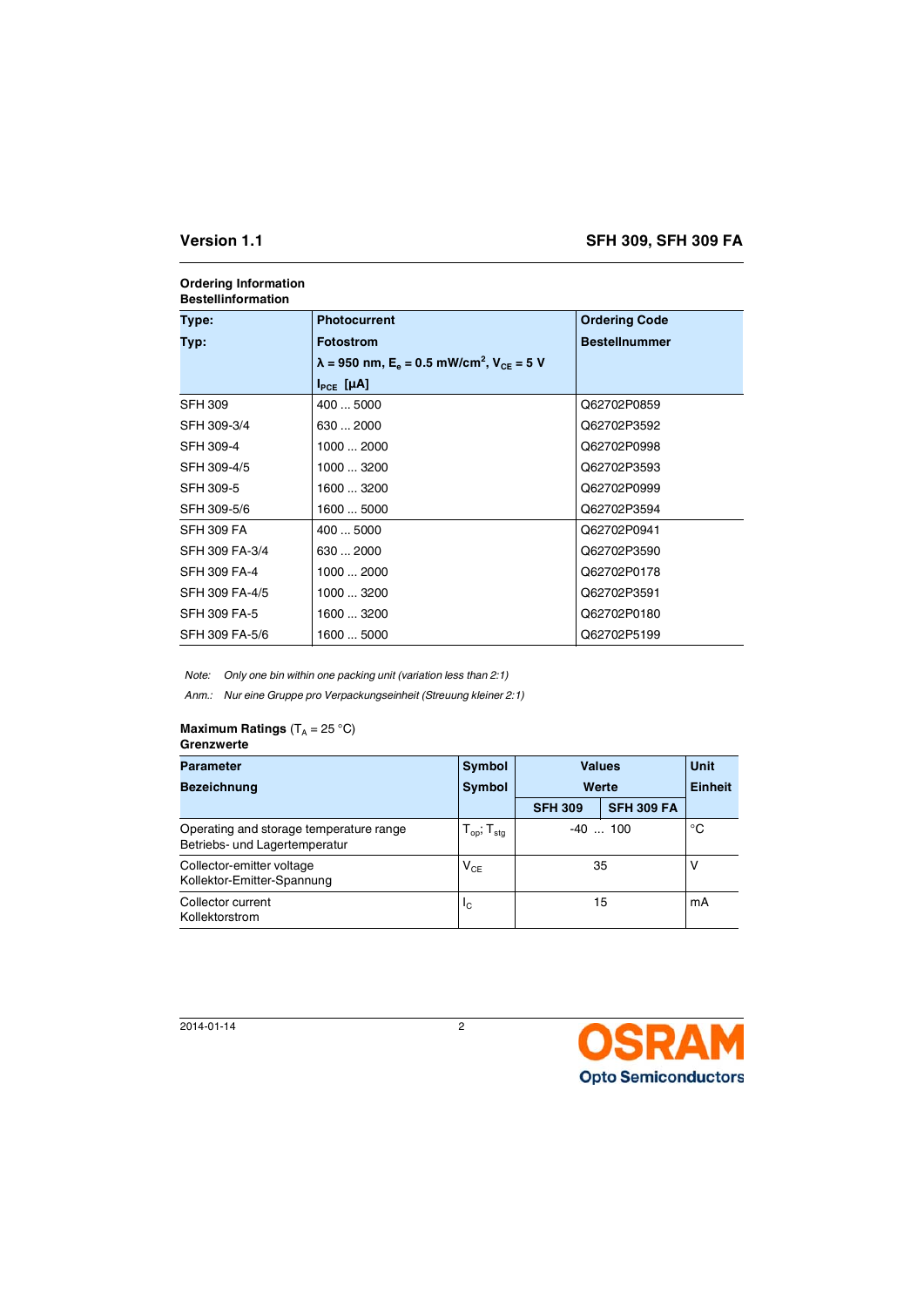| <b>Parameter</b>                                                          | Symbol           |                | <b>Values</b>     | Unit           |
|---------------------------------------------------------------------------|------------------|----------------|-------------------|----------------|
| <b>Bezeichnung</b>                                                        | Symbol           | Werte          |                   | <b>Einheit</b> |
|                                                                           |                  | <b>SFH 309</b> | <b>SFH 309 FA</b> |                |
| Collector surge current<br>Kollektorspitzenstrom<br>$(\tau < 10 \,\mu s)$ | $I_{CS}$         |                | 75                | mA             |
| Total power dissipation<br>Verlustleistung                                | $P_{\text{tot}}$ |                | 165               | mW             |
| Thermal resistance<br>Wärmewiderstand                                     | $R_{thJA}$       | 450            |                   | K/W            |

# **Characteristics**  $(T_A = 25 \text{ }^{\circ}\text{C})$

| Kennwerte |  |
|-----------|--|
|-----------|--|

| Parameter                                                                          | Symbol                     |                    | <b>Values</b>        | <b>Unit</b>     |
|------------------------------------------------------------------------------------|----------------------------|--------------------|----------------------|-----------------|
| <b>Bezeichnung</b>                                                                 | <b>Symbol</b>              | Werte              |                      | <b>Einheit</b>  |
|                                                                                    |                            | <b>SFH</b><br>309  | <b>SFH</b><br>309 FA |                 |
| Wavelength of max. sensitivity<br>Wellenlänge der max. Fotoempfindlichkeit         | $\lambda_{\text{S max}}$   | 860                | 900                  | nm              |
| Spectral range of sensitivity<br>Spektraler Bereich der Fotoempfindlichkeit        | $\lambda_{10\%}$           | 380<br>1150        | 730<br>1120          | nm              |
| Radiant sensitive area<br>Bestrahlungsempfindliche Fläche<br>$(Ø 220 \mu m)$       | A                          |                    | 0.038                | mm <sup>2</sup> |
| Dimensions of chip area<br>Abmessung der Chipfläche                                | L x W                      | $0.45 \times 0.45$ |                      | mm x<br>mm      |
| Distance chip front to case surface<br>Abstand Chipoberfläche zu Gehäuseoberfläche | H                          |                    | 2.42.8               | mm              |
| Half angle<br>Halbwinkel                                                           | φ                          |                    | ± 12                 | $\circ$         |
| Capacitance<br>Kapazität<br>$(V_{CE} = 0 V, f = 1 MHz, E = 0)$                     | $\mathbf{C}_{\mathsf{CE}}$ |                    | 5                    | рF              |
| Dark current<br>Dunkelstrom<br>$(V_{CE} = 20 V, E = 0)$                            |                            |                    | $1 ( \le 50)$        | nA              |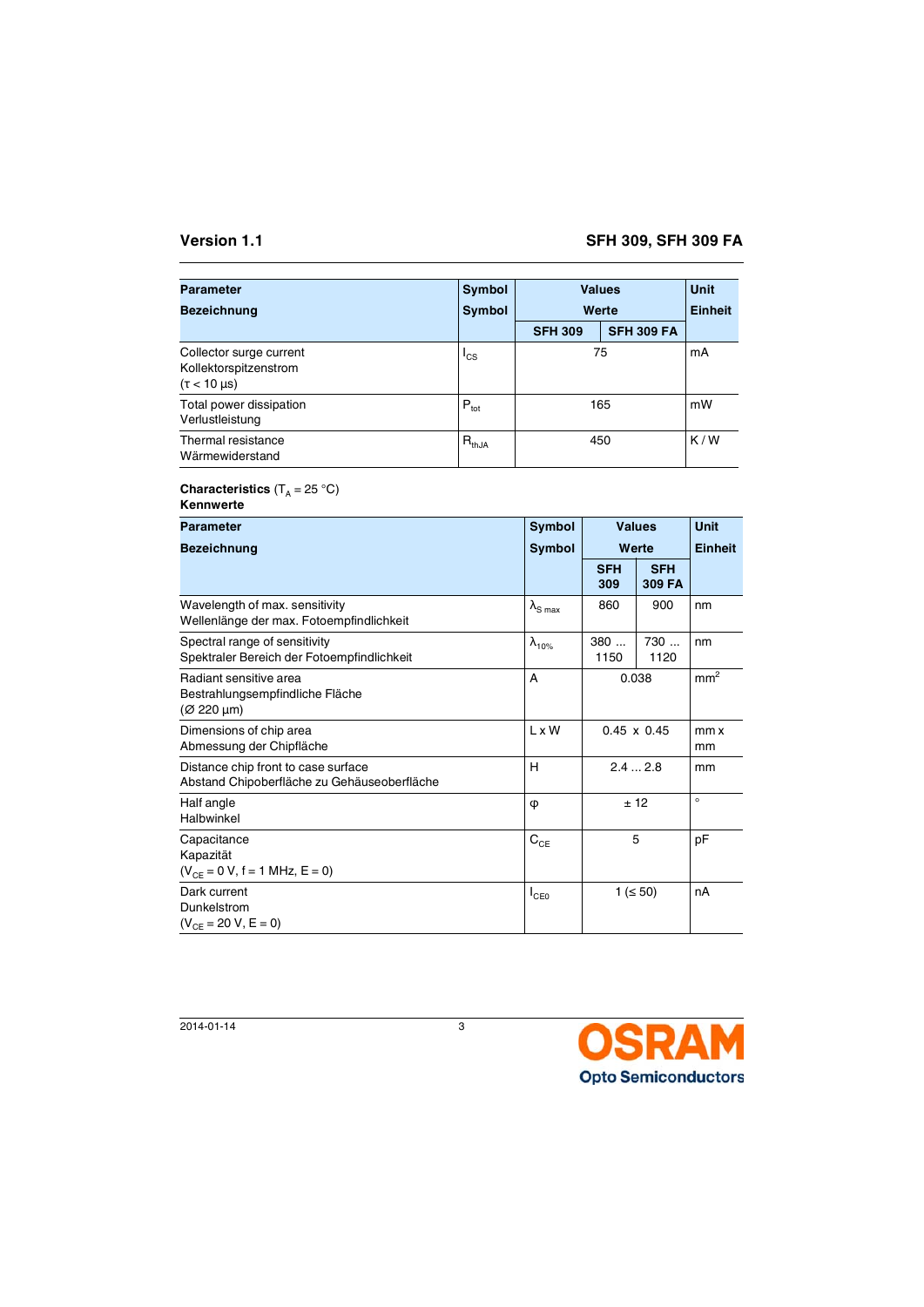# **Grouping**  $(T_A = 25 \degree C, \lambda = 950 \text{ nm})$ **Gruppierung**

| Group  | <b>Min Photocurrent</b>                                                             | <b>Max</b><br><b>Photocurrent</b> | Typ Photocurrent   Rise and fall time                                                                          |                                    |
|--------|-------------------------------------------------------------------------------------|-----------------------------------|----------------------------------------------------------------------------------------------------------------|------------------------------------|
| Gruppe | <b>Min Fotostrom</b>                                                                | <b>Max Fotostrom</b>              | <b>Typ Fotostrom</b>                                                                                           | Anstiegs- und<br><b>Abfallzeit</b> |
|        | $E_e = 0.5$ mW/cm <sup>2</sup> , $E_e = 0.5$ mW/cm <sup>2</sup> ,<br>$V_{ce}$ = 5 V | $V_{ce}$ = 5 V                    | <b>SFH 309:</b><br>$E_v$ = 1000 lx, Std.   V <sub>cc</sub> = 5 V,<br>Light A, $V_{CF} = 5 V   R_1 = 1 k\Omega$ | $I_c = 1$ mA,                      |
|        |                                                                                     |                                   |                                                                                                                |                                    |
|        | $I_{PCE, min}$ [ $\mu$ A]                                                           | $I_{PCE, max}$ [ $\mu$ A]         | $I_{PCE}$ [µA]                                                                                                 | $t_r, t_t$ [µs]                    |
| $-2$   | 400                                                                                 | 800                               | 1500                                                                                                           | 5                                  |
| -3     | 630                                                                                 | 1250                              | 2800                                                                                                           | 6                                  |
| $-4$   | 1000                                                                                | 2000                              | 4500                                                                                                           |                                    |
| -5     | 1600                                                                                | 3200                              | 7200                                                                                                           | 8                                  |

| <b>Group</b>  | <b>Collector-emitter saturation voltage</b>              |
|---------------|----------------------------------------------------------|
| <b>Gruppe</b> | Kollektor-Emitter Sättigungsspannung                     |
|               | $I_c = I_{PCEmin}$ x 0.3, $E_e = 0.5$ mW/cm <sup>2</sup> |
|               | $V_{CEsat}$ [mV]                                         |
| $-2$          | 200                                                      |
| -3            | 200                                                      |
| $-4$          | 200                                                      |
| $-5$          | 200                                                      |
| -6            | 200                                                      |

*Note.: I<sub>PCEmin</sub>* is the min. photocurrent of the specified group.

Anm.: I<sub>PCEmin</sub> ist der minimale Fotostrom der jeweiligen Gruppe.

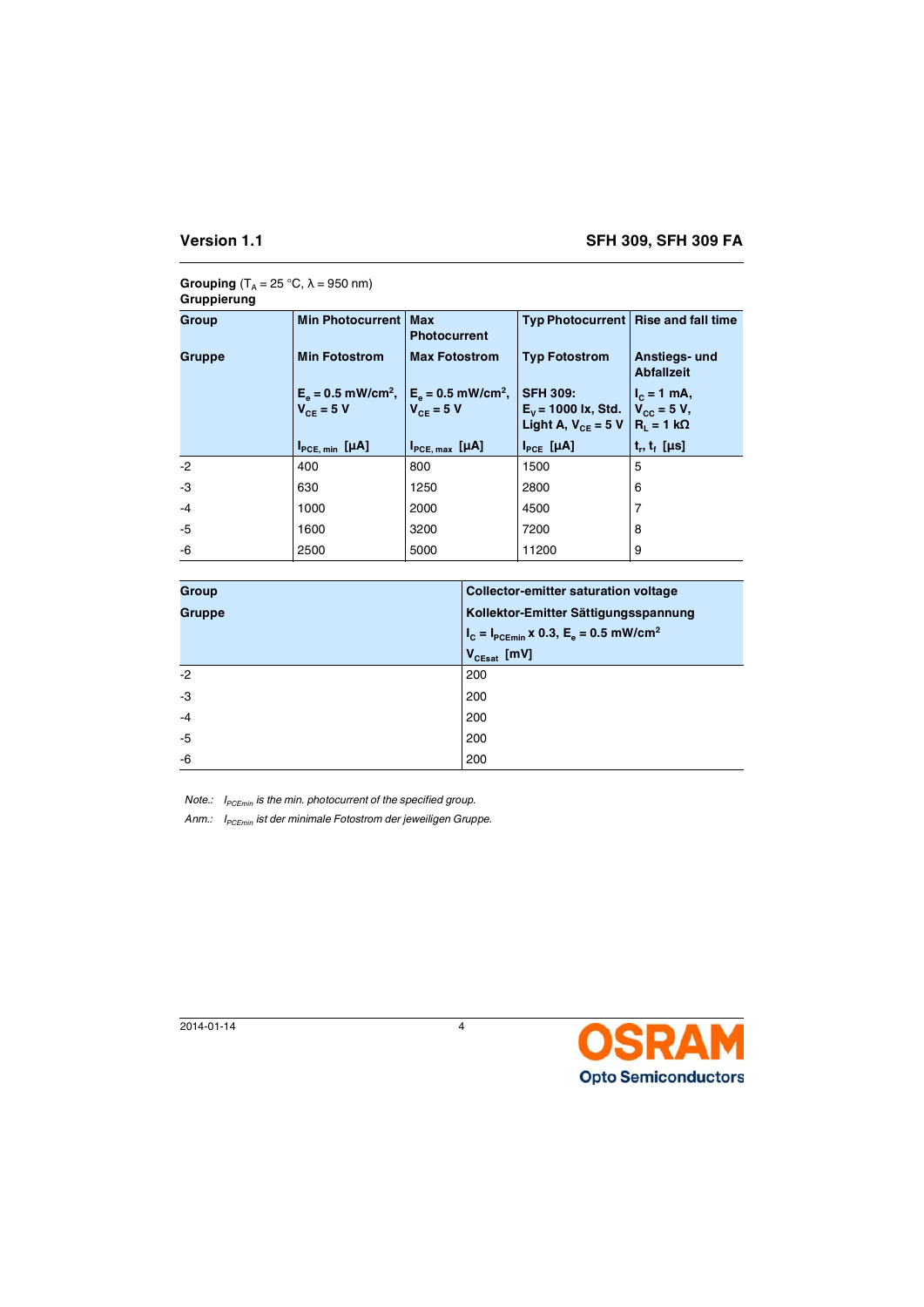



**Photocurrent Fotostrom**





**Relative Spectral Sensitivity Relative spektrale Empfindlichkeit SFH 309 FA**  $S_{rel} = f(\lambda)$ 



**Photocurrent**

**Fotostrom**  $I_{\text{PCE}}$  = f( $V_{\text{CE}}$ ),  $E_{\text{e}}$  = Parameter



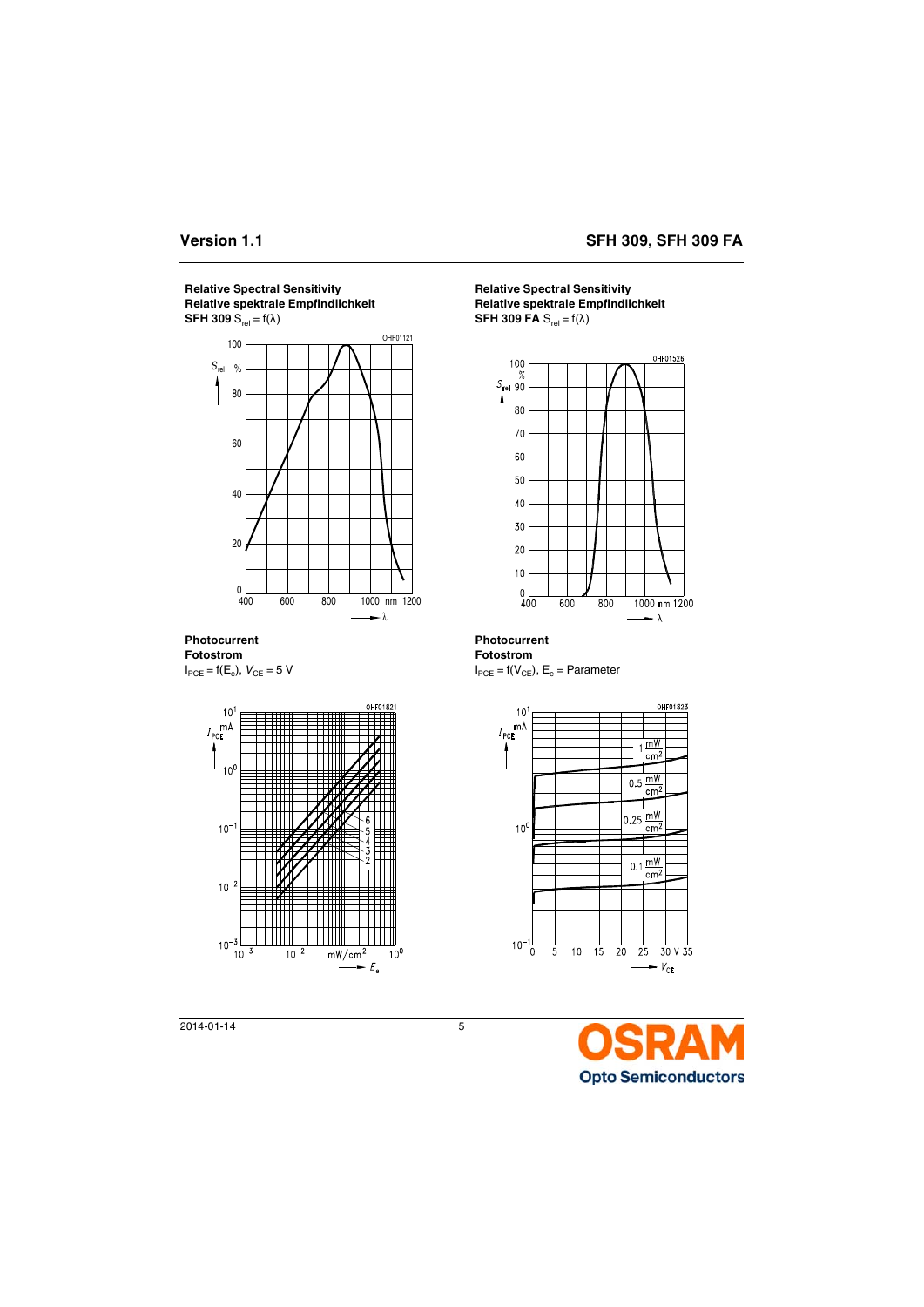# **Photocurrent**

# **Fotostrom**

 $I_{PCE}$  /  $I_{PCE}$  (25°C) = f(T<sub>A</sub>),  $V_{CF}$  = 5 V



**Dark Current Dunkelstrom**

 $I_{CE0} = f(T_A)$ ,  $V_{CE} = 20$  V,  $E = 0$ 



**Dark Current**

**Dunkelstrom**

 $I_{\text{CEO}} = f(V_{\text{CE}})$ ,  $E = 0$ 



**Collector-Emitter Capacitance Kollektor-Emitter Kapazität**

 $C_{CE} = f(V_{CE})$ , f = 1 MHz, E = 0



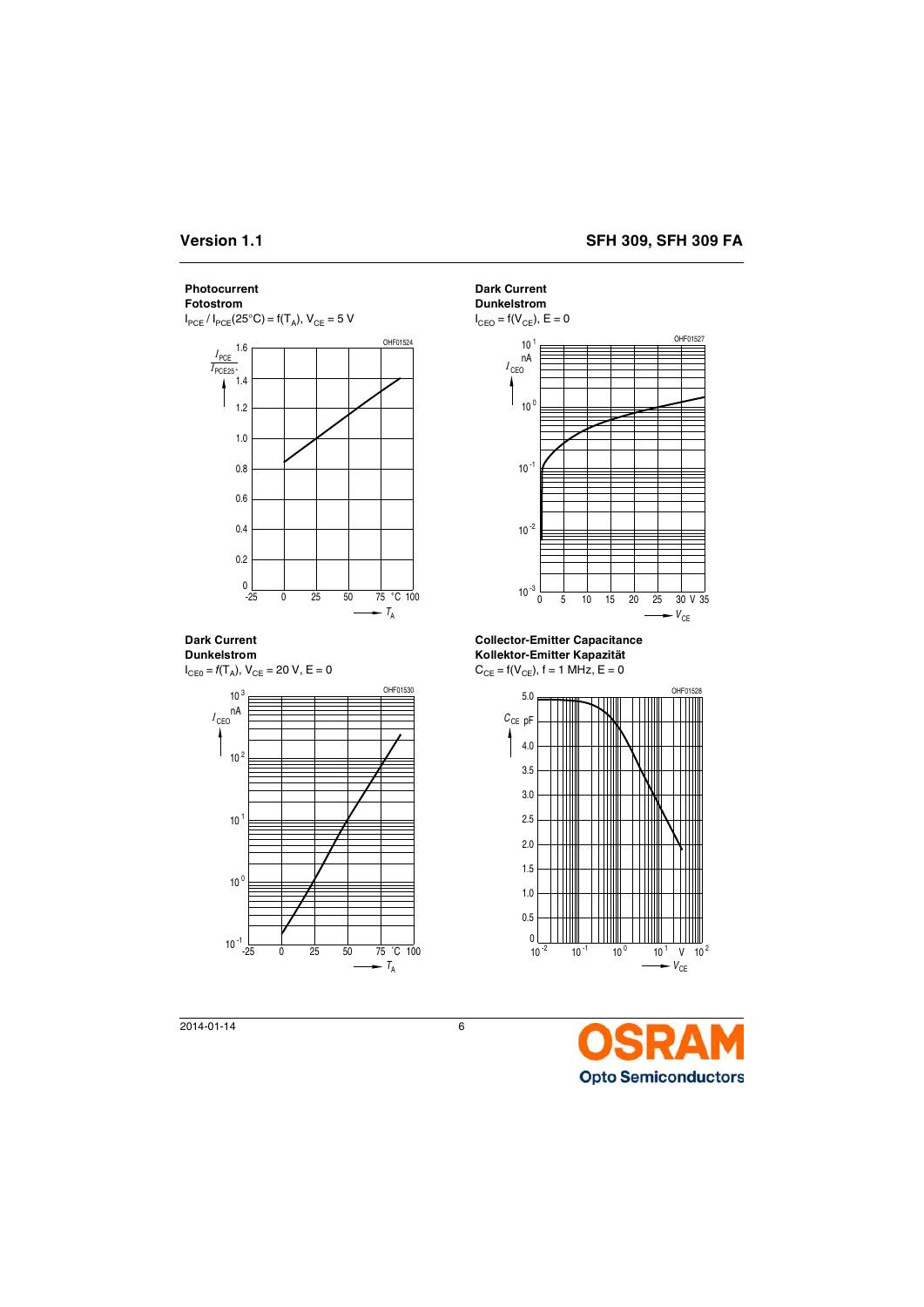# **Total Power Dissipation**

**Verlustleistung**  $P_{\text{tot}} = f(T_A)$ 



**Directional Characteristics Winkeldiagramm**  $S_{rel} = f(\phi)$ 



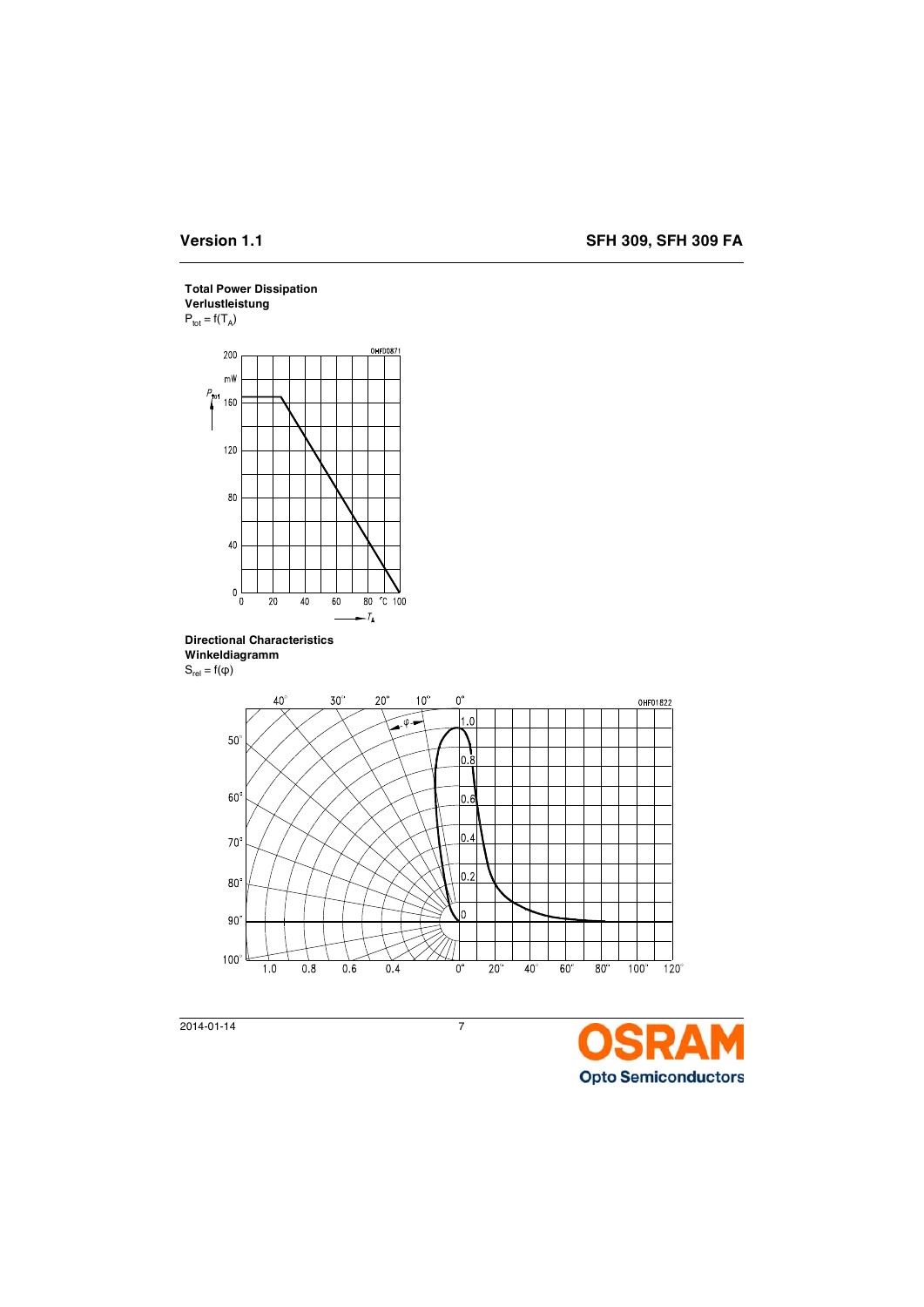# **Package Outline Maßzeichnung**



*Dimensions in mm (inch).* / *Maße in mm (inch).*

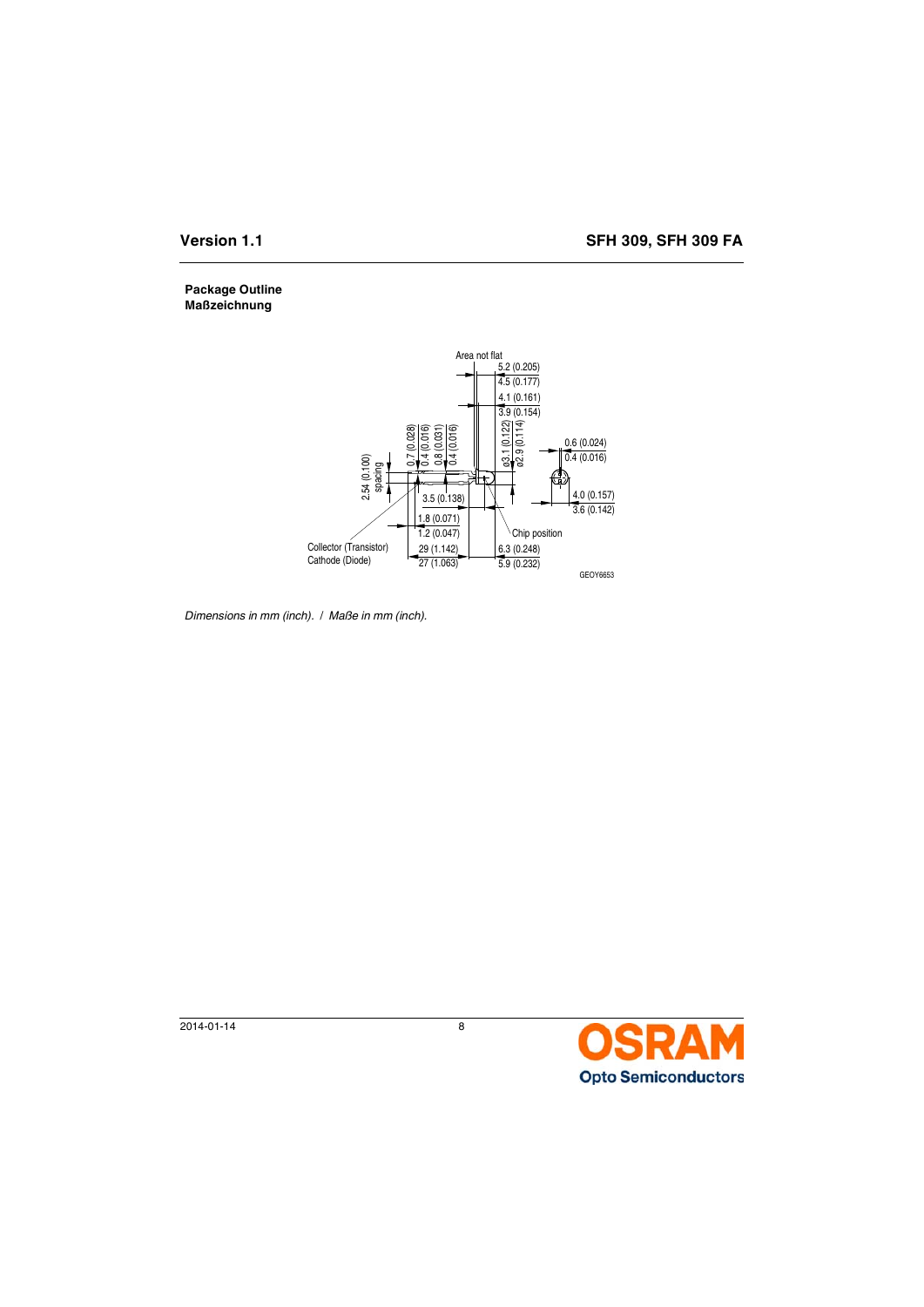# **TTW Soldering**

**Wellenlöten (TTW)**

IEC-61760-1 TTW / IEC-61760-1 TTW



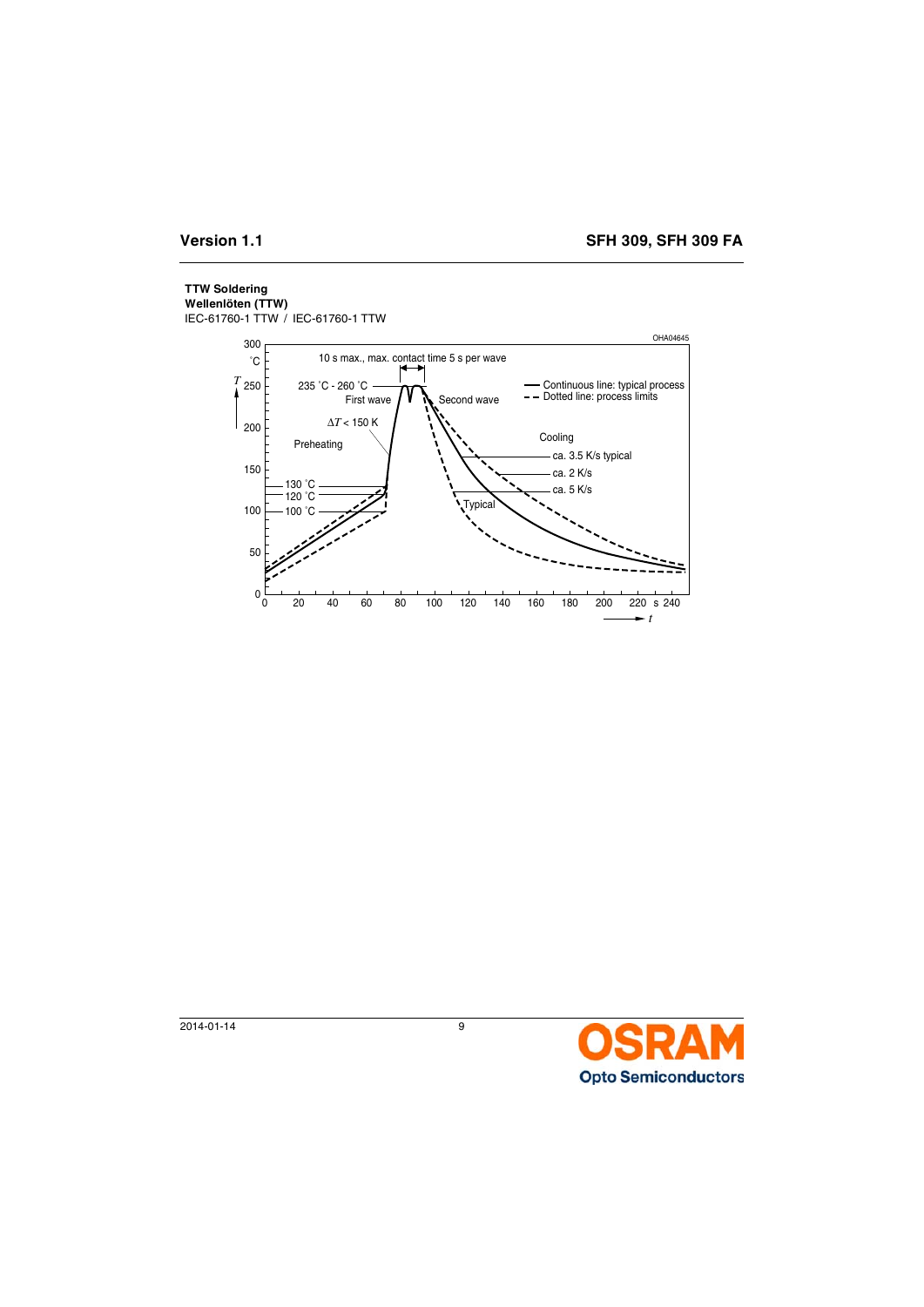# **Disclaimer Disclaimer**

## **Attention please!**

The information describes the type of component and shall not be considered as assured characteristics.

Terms of delivery and rights to change design reserved. Due to technical requirements components may contain dangerous substances.

For information on the types in question please contact our Sales Organization.

If printed or downloaded, please find the latest version in the Internet.

### **Packing**

Please use the recycling operators known to you. We can also help you – get in touch with your nearest sales office.

By agreement we will take packing material back, if it is sorted. You must bear the costs of transport. For packing material that is returned to us unsorted or which we are not obliged to accept, we shall have to invoice you for any costs incurred.

### **Components used in life-support devices or systems must be expressly authorized for such purpose!**

Critical components\* may only be used in life-support devices\*\* or systems with the express written approval of OSRAM OS.

\*) A critical component is a component used in a life-support device or system whose failure can reasonably be expected to cause the failure of that life-support device or system, or to affect its safety or the effectiveness of that device or system.

\*\*) Life support devices or systems are intended (a) to be implanted in the human body, or (b) to support and/or maintain and sustain human life. If they fail, it is reasonable to assume that the health and the life of the user may be endangered.

## **Bitte beachten!**

Lieferbedingungen und Änderungen im Design vorbehalten. Aufgrund technischer Anforderungen können die Bauteile Gefahrstoffe enthalten. Für weitere Informationen zu gewünschten Bauteilen, wenden Sie sich bitte an unseren Vertrieb. Falls Sie dieses Datenblatt ausgedruckt oder heruntergeladen haben, finden Sie die aktuellste Version im Internet.

### **Verpackung**

Benutzen Sie bitte die Ihnen bekannten Recyclingwege. Wenn diese nicht bekannt sein sollten, wenden Sie sich bitte an das nächstgelegene Vertriebsbüro. Wir nehmen das Verpackungsmaterial zurück, falls dies vereinbart wurde und das Material sortiert ist. Sie tragen die Transportkosten. Für Verpackungsmaterial, das unsortiert an uns zurückgeschickt wird oder das wir nicht annehmen müssen, stellen wir Ihnen die anfallenden Kosten in Rechnung.

### **Bauteile, die in lebenserhaltenden Apparaten und Systemen eingesetzt werden, müssen für diese Zwecke ausdrücklich zugelassen sein!**

Kritische Bauteile\* dürfen in lebenserhaltenden Apparaten und Systemen\*\* nur dann eingesetzt werden, wenn ein schriftliches Einverständnis von OSRAM OS vorliegt.

\*) Ein kritisches Bauteil ist ein Bauteil, das in lebenserhaltenden Apparaten oder Systemen eingesetzt wird und dessen Defekt voraussichtlich zu einer Fehlfunktion dieses lebenserhaltenden Apparates oder Systems führen wird oder die Sicherheit oder Effektivität dieses Apparates oder Systems beeinträchtigt.

\*\*) Lebenserhaltende Apparate oder Systeme sind für (a) die Implantierung in den menschlichen Körper oder (b) für die Lebenserhaltung bestimmt. Falls Sie versagen, kann davon ausgegangen werden, dass die Gesundheit und das Leben des Patienten in Gefahr ist.